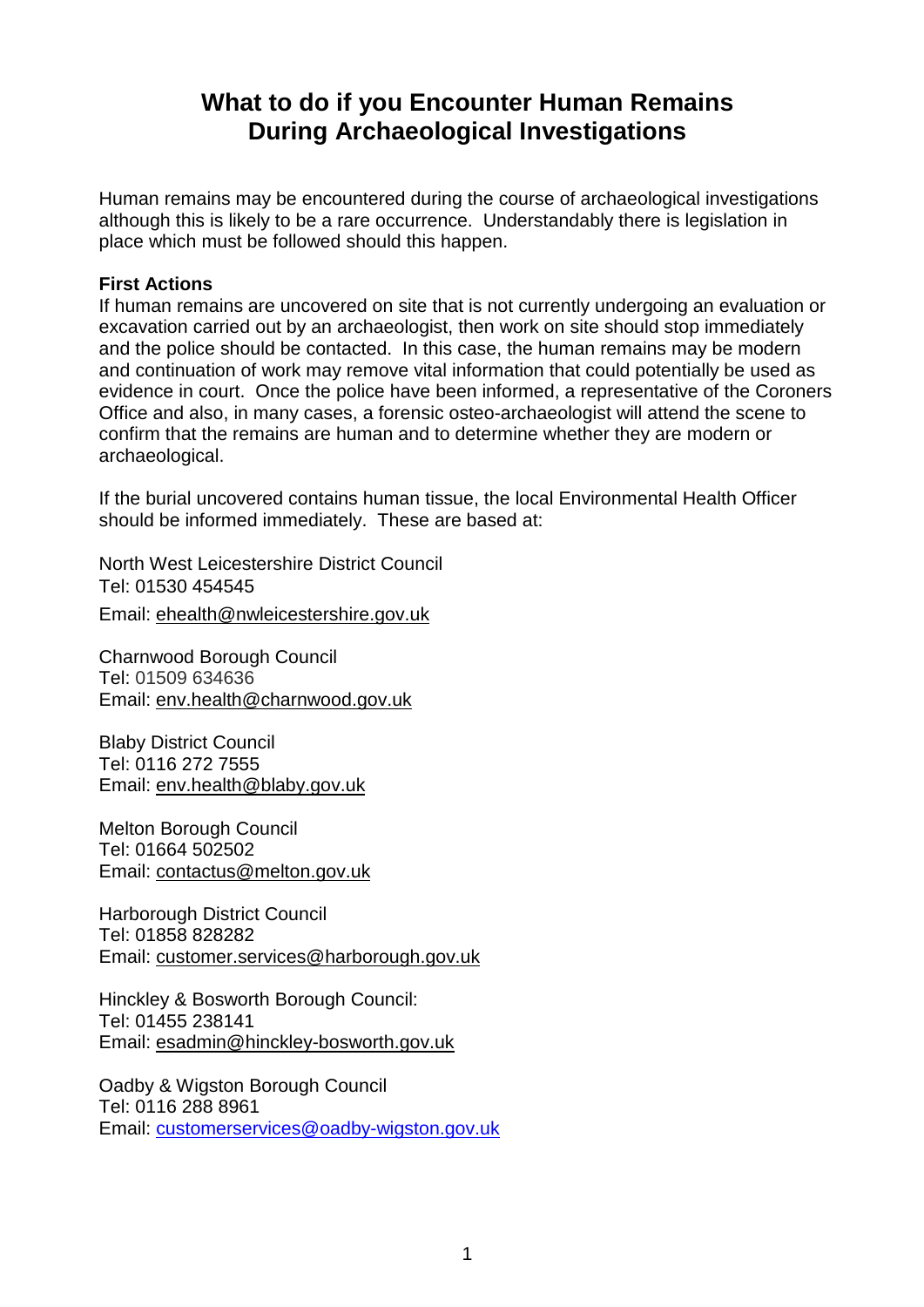Leicestershire County Council staff with archaeological responsibilities should also be contacted:

Planning Team [planning.archaeology@leics.gov.uk](mailto:planning.archaeology@leics.gov.uk) 0116 305 8322

**Museums** [archaeology@leics.gov.uk](mailto:archaeology@leics.gov.uk) 0116 305 8324

## **Licence**

Human remains that are discovered within an archaeological context should only be excavated and removed once it has been decided that the remains will contribute towards further scientific understanding; if this is the case then a exhumation licence must be obtained from the Ministry of Justice before any remains are disturbed. A licence is required to remove, or 'exhume' human remains from the ground, either in the form of a body or cremated remains.

## **It is illegal to remove human remains without this licence.**

The Coroner's licence required for excavating archaeological remains from nonconsecrated ground is called the '*Authority to Exhume Buried Human Remains For Archaeological Purposes*' and can be obtained from the Ministry of Justice. Overall, the application form seeks to establish:

- Who the applicant is
- The nature of the archaeological site
- The regulations covering the site
- The size of the skeletal assemblage
- The persons responsible for advising on and working with the human remains
- The nature of any post-excavation analysis
- The storage location, if human remains are to be retained for any length of time

## **Scheduled Monuments**

Some burial grounds may be scheduled as ancient monuments. Work involving exhumation will require consent under the Ancient Monuments and Archaeological Areas Act 1979.

Therefore, the Historic Environment Record should be consulted should human remains be discovered:

Tel: 0116 305 8323 Email: [HER@leics.gov.uk](mailto:helen.wells@leics.gov.uk)

## **Ethical and Scientific Considerations**

Human remains should not be removed if discovered during an archaeological evaluation of a site. In this case, the potential scientific value of remains is not seen as outweighing the importance of retaining an ethical approach to the disturbance of human remains laid to rest. However, evaluations may be carried out in a variety of contexts. The decision to remove human remains from an evaluation trench should be made according to the particular circumstances of the archaeological evaluation and the nature of the human